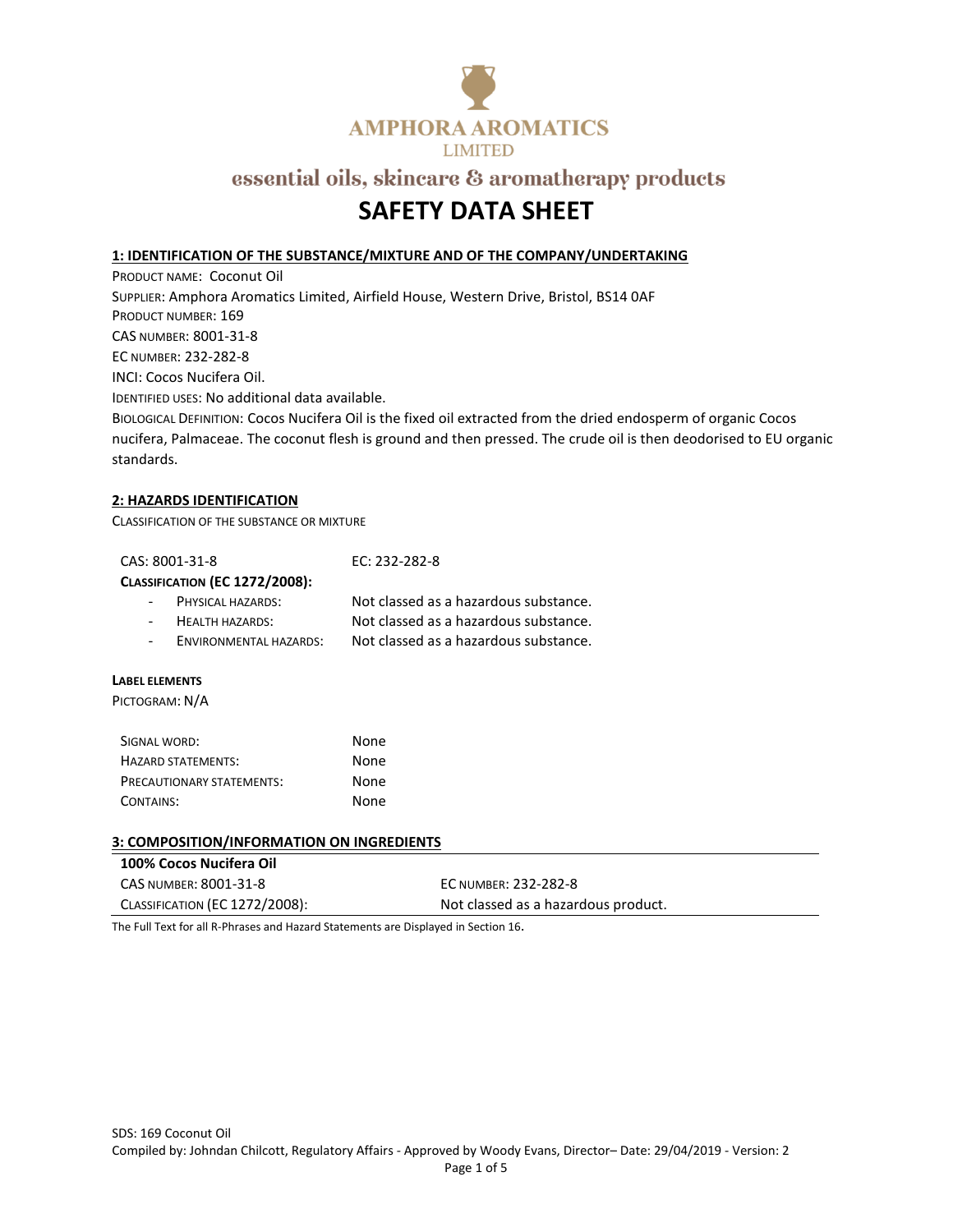

| <b>4: FIRST AID MEASURES</b>            |                                                                                                                                                                               |
|-----------------------------------------|-------------------------------------------------------------------------------------------------------------------------------------------------------------------------------|
| INHALATION:                             | Generally, first aid is not necessary. Move the exposed person to<br>fresh air at once. Seek medical attention if any discomfort continues.                                   |
| INGESTION:                              | Generally, first aid is not necessary. No adverse effects expected.<br>Drink warm water (30 - 40°C) and seek medical attention if any<br>discomfort occurs.                   |
| <b>SKIN CONTACT:</b>                    | Generally, no skin irritation to be expected. Remove contaminated<br>clothing. Wash skin with soap and water. Seek medical attention if<br>any discomfort continues.          |
| EYE CONTACT:                            | Immediately flush with plenty of water for up to 15 minutes. Remove<br>any contact lenses and open eyes wide apart. Seek medical attention<br>immediately. Continue to rinse. |
| MOST IMPORTANT SYMPTOMS AND EFFECTS,    |                                                                                                                                                                               |
| BOTH ACUTE AND DELAYED:                 | No symptoms known.                                                                                                                                                            |
| INDICATION OF ANY IMMEDIATE MEDICAL     |                                                                                                                                                                               |
| ATTENTION AND SPECIAL TREATMENT NEEDED: | None.                                                                                                                                                                         |
| <b>5: FIREFIGHTING MEASURES</b>         |                                                                                                                                                                               |
| EXTINGUISHING MEDIA RECOMMENDED:        | Carbon dioxide (CO2). Dry Chemical Powder. Foam.                                                                                                                              |
| UNSUITABLE EXTINGUISHING MEDIA:         | NEVER use direct water jet burning material.                                                                                                                                  |
| SPECIAL MEASURES:                       | NONE.                                                                                                                                                                         |
| <b>ADVICE FOR FIREFIGHTERS:</b>         | No additional data available.                                                                                                                                                 |
| <b>6: ACCIDENTAL RELEASE MEASURES</b>   |                                                                                                                                                                               |
| PERSONAL PRECAUTIONS:                   | No additional data available.                                                                                                                                                 |
| <b>ENVIRONMENT PRECAUTIONS:</b>         | Avoid intrusion of sewers, streams or waterways. If spillage does<br>occur, inform the proper authorities of the possible presence of<br>floating material.                   |
| CLEANING UP METHODS FOR SPILLAGES:      | Remove mechanically if spillage occurs on soil or water.                                                                                                                      |
| 7: HANDLING AND STORAGE                 |                                                                                                                                                                               |
| <b>USAGE PRECAUTIONS:</b>               | Apply good manufacturing practice & industrial hygiene practices,<br>ensuring proper workplace ventilation.                                                                   |
| OCCUPATIONAL HYGIENE:                   | Observe good personal hygiene, and do not eat, drink or smoke<br>whilst handling.                                                                                             |
| <b>STORAGE PRECAUTIONS:</b>             | Store in tightly closed original container, in a cool (max room<br>temperature) dry & ventilated area away from strong odours and<br>light.                                   |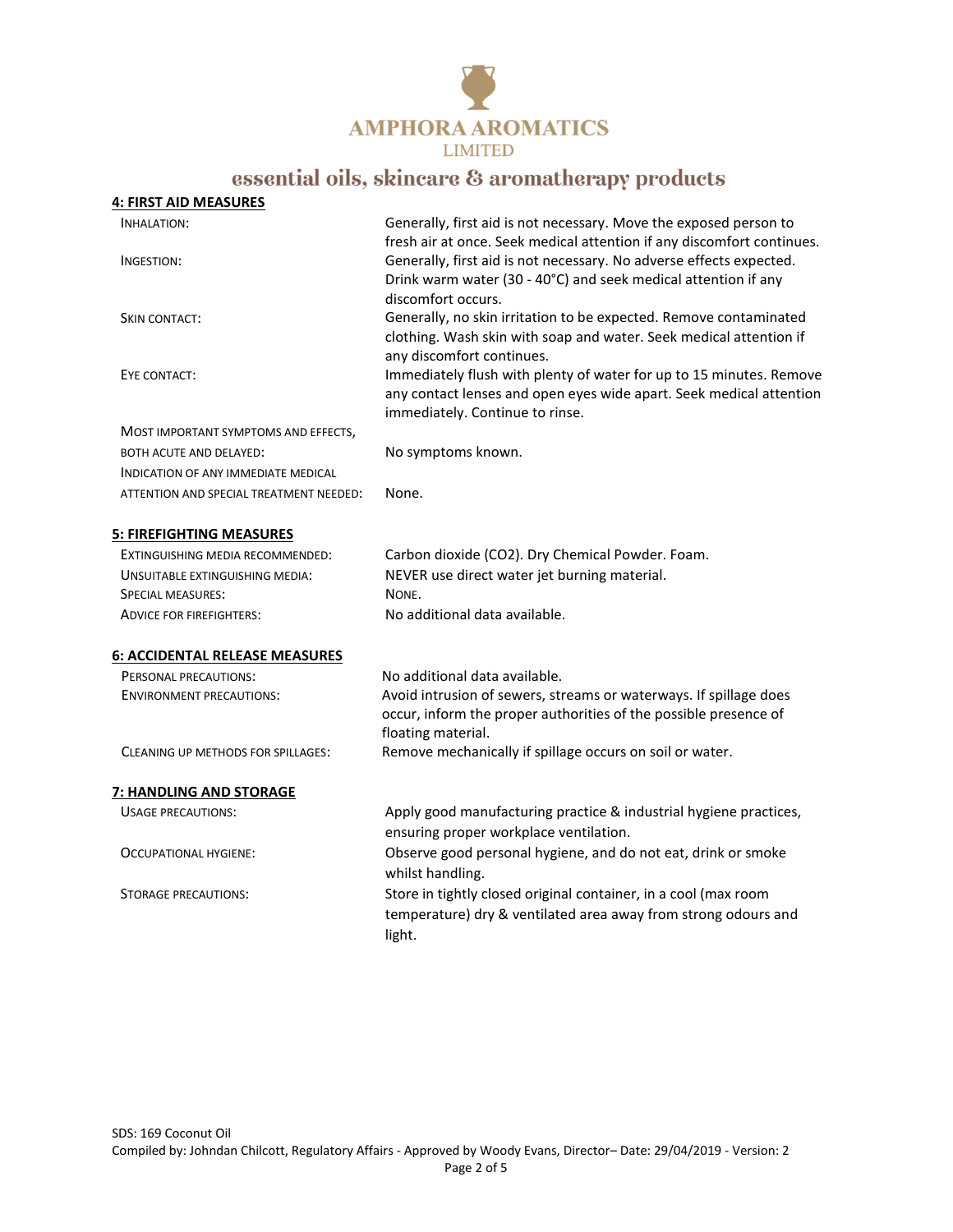

### **8: EXPOSURE CONTROLS/PERSONAL PROTECTION**

| <b>PROTECTIVE EQUIPMENT:</b>            | No special measure required. Wear safety glasses and gloves when<br>handling hot oil.   |
|-----------------------------------------|-----------------------------------------------------------------------------------------|
| <b>PROCESS CONDITIONS:</b>              | No special measures required.                                                           |
| <b>ENGINEERING MEASURES;</b>            | No special measure required.                                                            |
| <b>RESPIRATORY EQUIPMENT:</b>           | No special measure required.                                                            |
| <b>HAND PROTECTION:</b>                 | No special measure required. Wear chemically resistant gloves<br>when handling hot oil. |
| <b>EYE PROTECTION:</b>                  | No special measure required. Wear safety glasses when handling<br>hot oil.              |
| <b>OTHER PROTECTION:</b>                | No special measure required.                                                            |
| <b>HYGIENE MEASURES:</b>                | No special measure required.                                                            |
| PERSONAL PROTECTION:                    | No special measure required.                                                            |
| <b>SKIN PROTECTION:</b>                 | No special measure required.                                                            |
| <b>ENVIRONMENTAL EXPOSURE CONTROLS:</b> | Avoid discharging into drainage water.                                                  |

#### **9: PHYSICAL AND CHEMICAL PROPERTIES**

| APPEARANCE:                         | White solid at room temperature. Clear and bright when melted.                                          |
|-------------------------------------|---------------------------------------------------------------------------------------------------------|
| COLOUR:                             | White to yellowish when solid. Transparent pale yellow when liquid.                                     |
| ODOUR:                              | Characteristic of coconut.                                                                              |
| <b>RELATIVE DENSITY:</b>            | $0.880 \; \text{\textdegree}$ 40°C                                                                      |
| FLASH POINT (°C):                   | >300                                                                                                    |
| <b>REFRACTIVE INDEX:</b>            | No additional data available.                                                                           |
| MELTING POINT (°C):                 | $24.0 - 27.0$                                                                                           |
| BOILING POINT (°C):                 | No additional data available.                                                                           |
| <b>VAPOUR PRESSURE:</b>             | No additional data available.                                                                           |
| SOLUBILITY IN WATER @ 20°C:         | Insoluble in water.                                                                                     |
| AUTO-IGNITION TEMPERATURE (°C):     | No additional data available.                                                                           |
|                                     |                                                                                                         |
| <b>10: STABILITY AND REACTIVITY</b> |                                                                                                         |
|                                     | والمتحالفات والمستقطع والمستحيث والمنافذ والمتالي والمستند ومستنقص والمستقط والمستندا والمارية والمارية |

CONDITIONS TO AVOID: No additional data available. INCOMPATIBLE MATERIALS: No additional data available. HAZARDOUS DECOMPOSITION PRODUCTS: No additional data available.

REACTIVITY: Stable under the recommended handling and storage conditions. CHEMICAL STABILITY: Stable under the recommended handling and storage conditions. POSSIBLE HAZARDOUS REACTIONS: None under normal use conditions.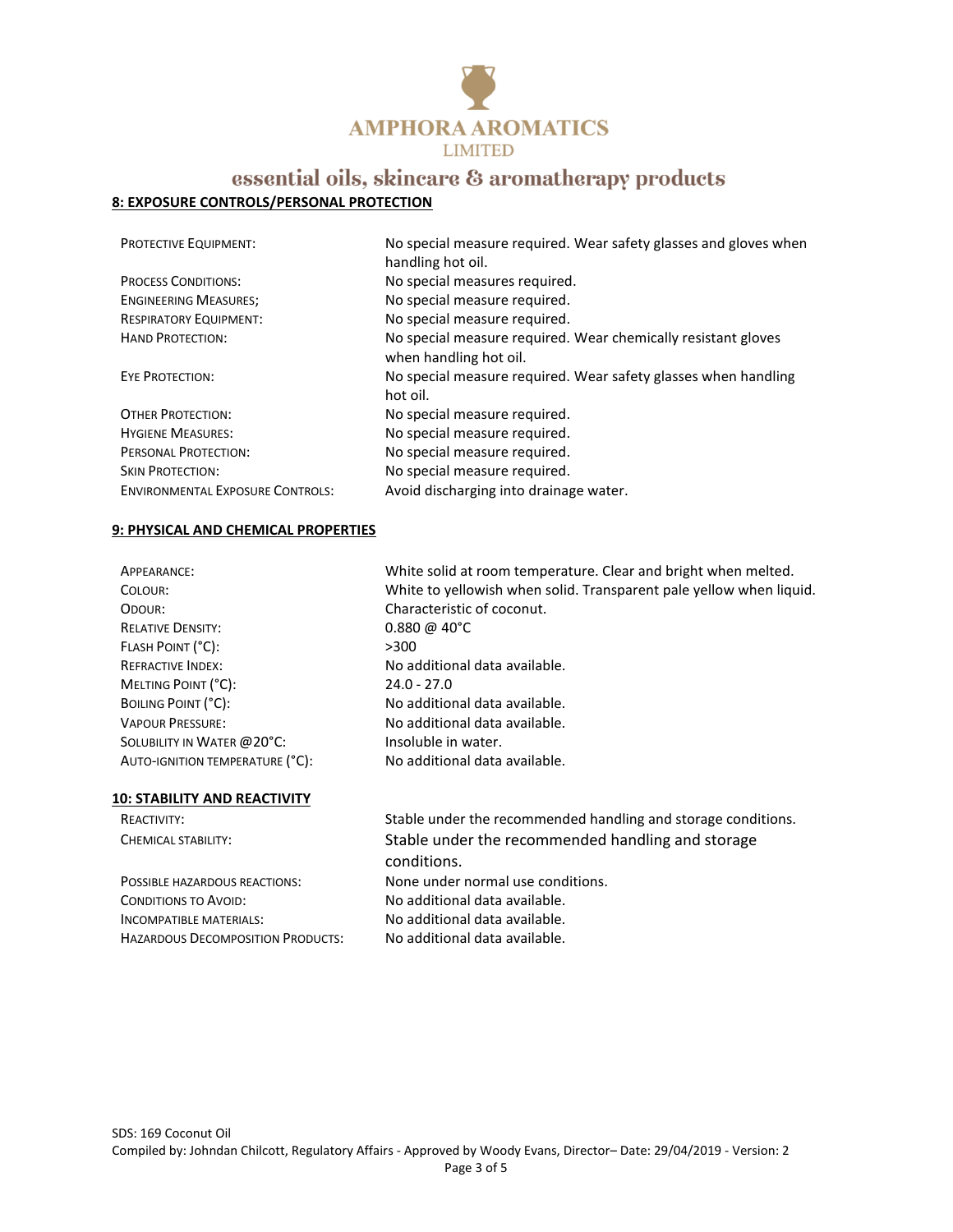

#### **11: TOXICOLOGICAL INFORMATION**

ACUTE TOXICITY: Product is a food stuff. SKIN CORROSION / IRRITATION: No additional data available. SERIOUS EYE DAMAGE / IRRITATION: No additional data available. RESPIRATORY OR SKIN SENSITISATION: No additional data available. GERM CELL MUTAGENICITY: No additional data available. CARCINOGENICITY: No additional data available. REPRODUCTIVE TOXICITY: No additional data available. STOT-SINGLE EXPOSURE: No additional data available. STOT-REPEATED EXPOSURE: No additional data available. ASPIRATION HAZARD: No additional data available. PHOTO-TOXICITY: No additional data available. OTHER INFORMATION: No additional data available.

#### **12: ECOLOGICAL INFORMATION**

ECOTOXICITY: No additional data available.

BIOACCUMULATIVE POTENTIAL: No additional data available MOBILITY IN SOIL: No additional data available. RESULTS OF PBT AND VPVB ASSESSMENT: No additional data available

#### **13: DISPOSAL CONSIDERATIONS**

PERSISTENCE AND DEGRADABILITY: Biodegradable. In case of large spills in the environment, temporary pollution may occur. PRECAUTIONS: Take measures against discharging into the environment in any form.

DISPOSAL METHODS: Isolate small spills with absorbent grit. Collect and dispose of waste product at a recognised disposal facility, in accordance with local authority guidelines. Product remainders should not intrude soil or waters.

#### **14: TRANSPORT INFORMATION**

PACKING GROUP: No additional data available.

TRANSPORT IN BULK ACCORDING TO ANNEX II OF MARPOL73/78 AND THE IBC CODE:

UN No. ROAD: Normal precautions for transport of edible products. UN NO. SEA: Normal precautions for transport of edible products. UN No. AIR: Normal precautions for transport of edible products. PROPER SHIPPING NAME: Normal precautions for transport of edible products. TRANSPORT HAZARD CLASS(ES): Normal precautions for transport of edible products. ENVIRONMENTAL HAZARDS: No hazard label necessary. Non-hazardous product.

#### Not defined.